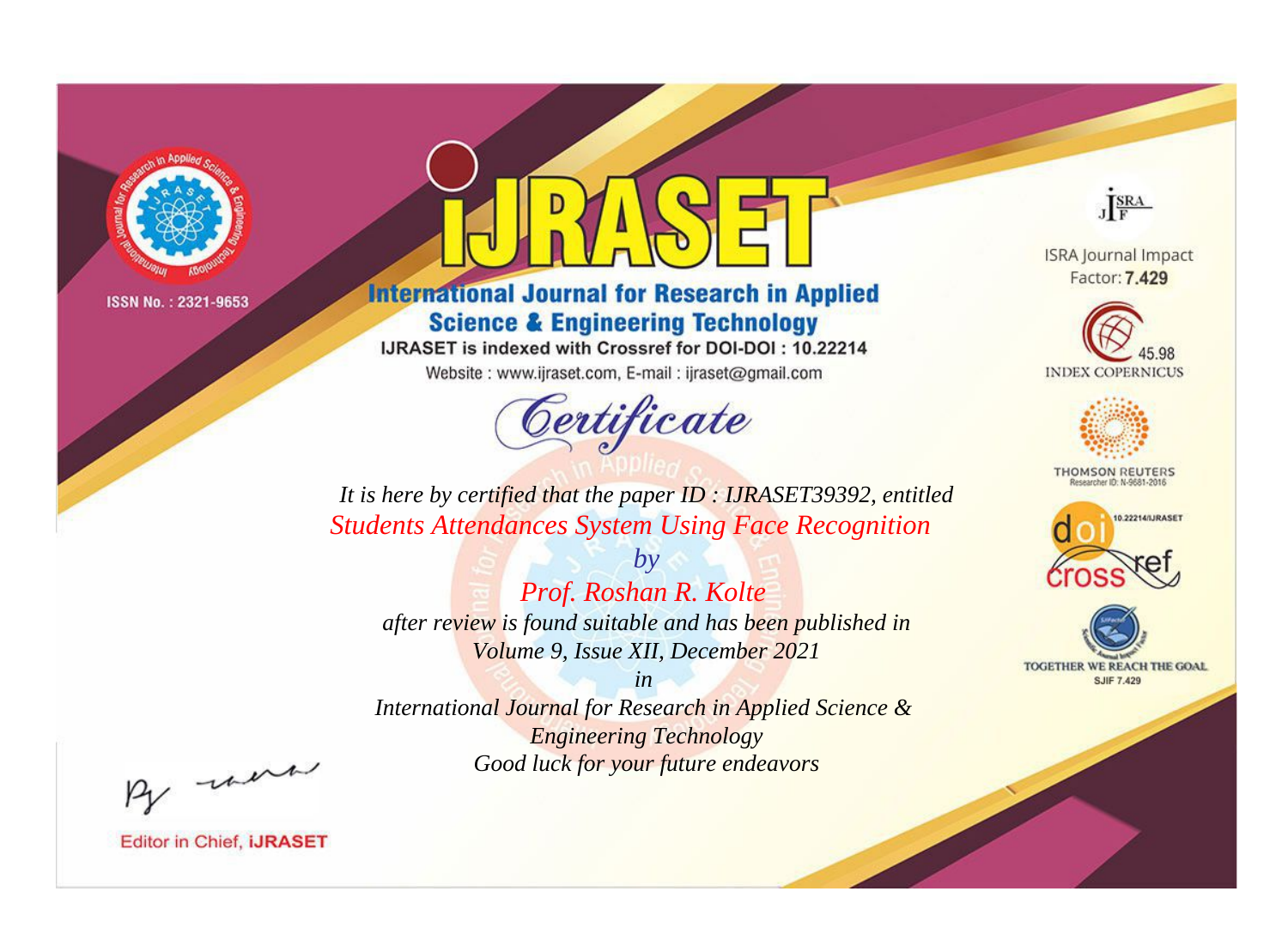

# **International Journal for Research in Applied Science & Engineering Technology**

IJRASET is indexed with Crossref for DOI-DOI: 10.22214

Website: www.ijraset.com, E-mail: ijraset@gmail.com



JERA

**ISRA Journal Impact** Factor: 7.429





**THOMSON REUTERS** 



TOGETHER WE REACH THE GOAL **SJIF 7.429** 

It is here by certified that the paper ID : IJRASET39392, entitled **Students Attendances System Using Face Recognition** 

 $b\nu$ Mrs. Vaishali V. Akhare after review is found suitable and has been published in Volume 9, Issue XII, December 2021

 $in$ International Journal for Research in Applied Science & **Engineering Technology** Good luck for your future endeavors

By morn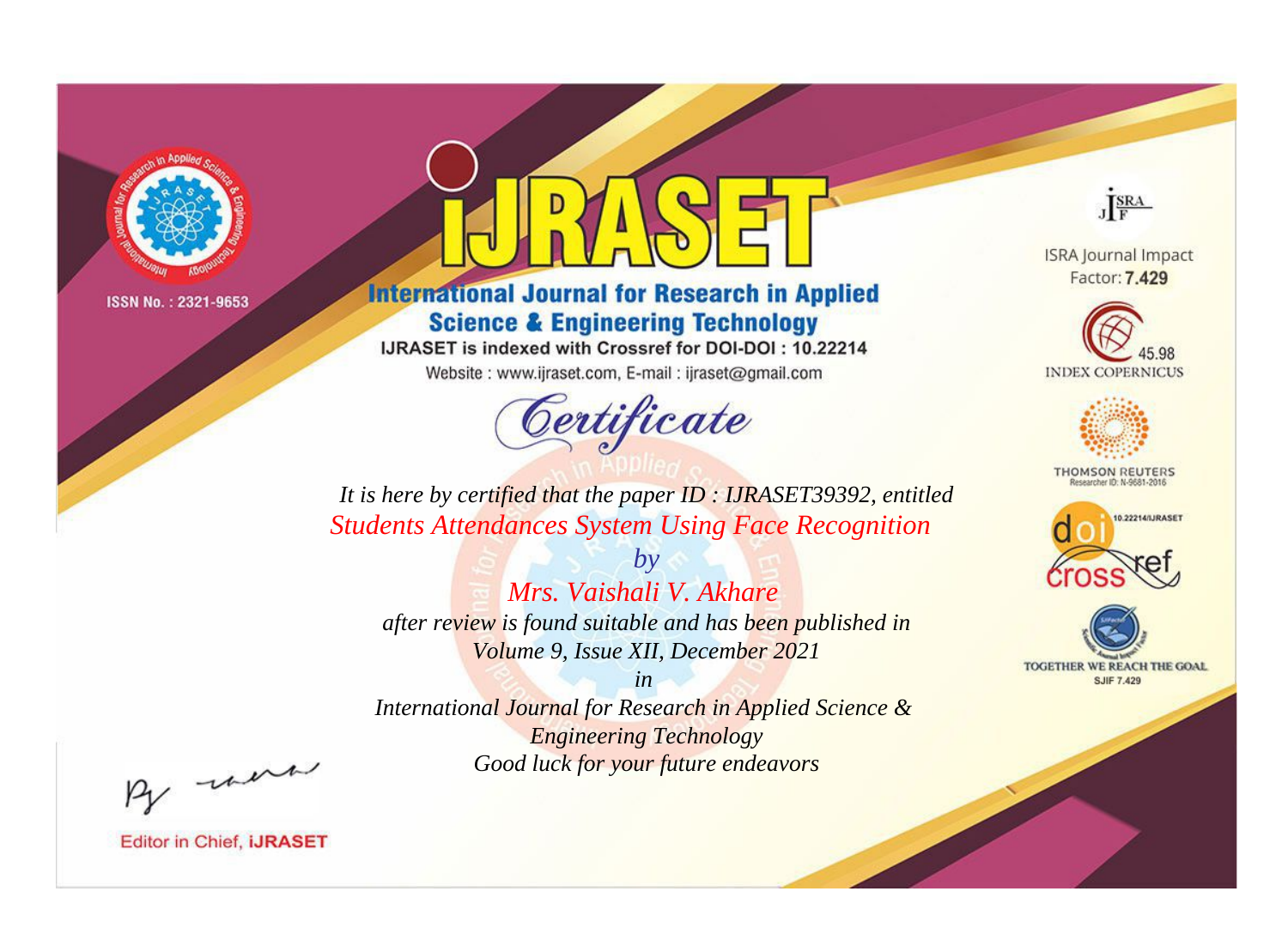

# **International Journal for Research in Applied Science & Engineering Technology**

IJRASET is indexed with Crossref for DOI-DOI: 10.22214

Website: www.ijraset.com, E-mail: ijraset@gmail.com



JERA

**ISRA Journal Impact** Factor: 7.429





**THOMSON REUTERS** 



TOGETHER WE REACH THE GOAL **SJIF 7.429** 

It is here by certified that the paper ID : IJRASET39392, entitled **Students Attendances System Using Face Recognition** 

 $b\nu$ Mr. Pushkar N. Dhande after review is found suitable and has been published in Volume 9, Issue XII, December 2021

 $in$ International Journal for Research in Applied Science & **Engineering Technology** Good luck for your future endeavors

By morn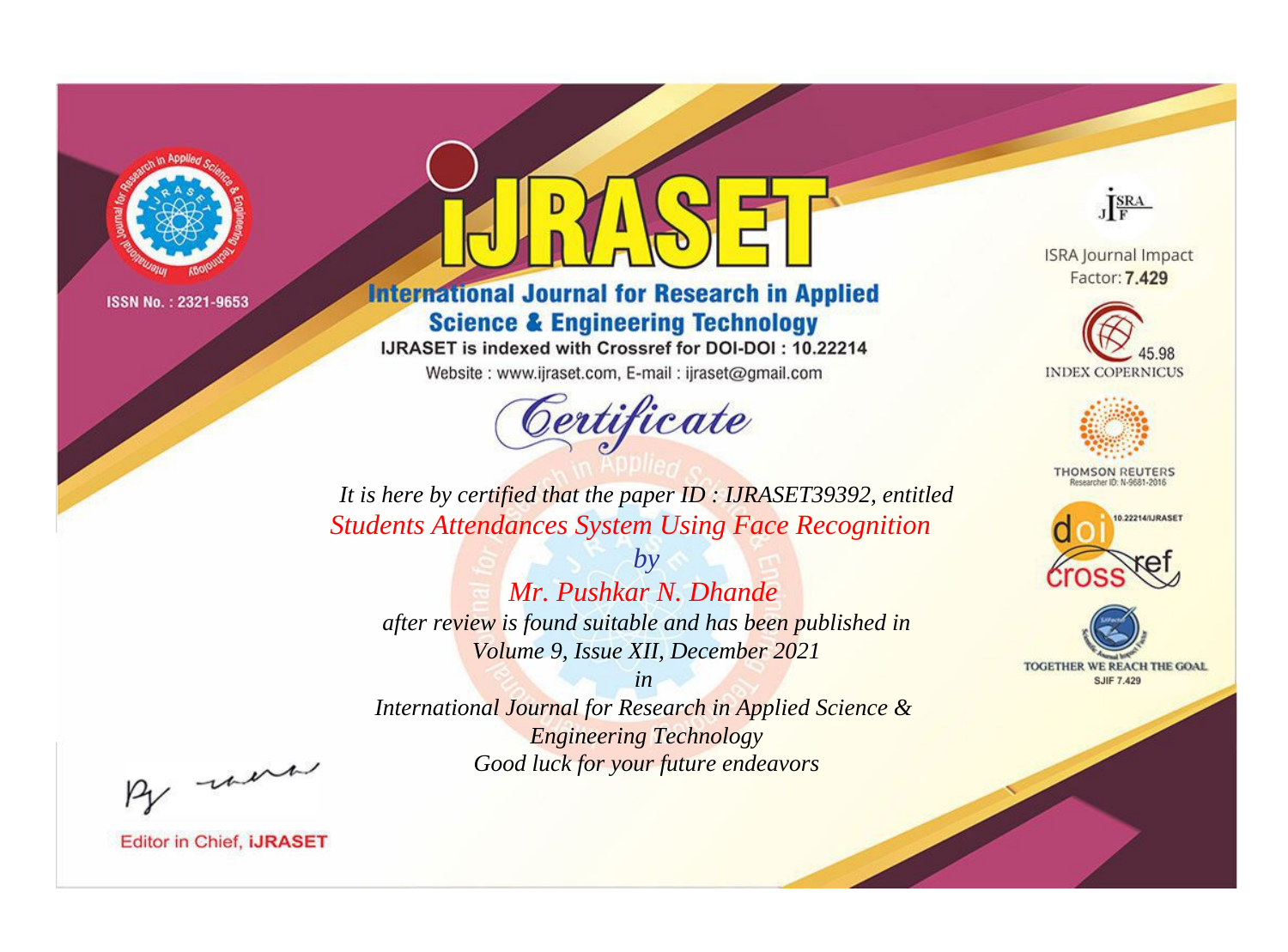

# **International Journal for Research in Applied Science & Engineering Technology**

IJRASET is indexed with Crossref for DOI-DOI: 10.22214

Website: www.ijraset.com, E-mail: ijraset@gmail.com



JERA

**ISRA Journal Impact** Factor: 7.429





**THOMSON REUTERS** 



TOGETHER WE REACH THE GOAL **SJIF 7.429** 

It is here by certified that the paper ID : IJRASET39392, entitled **Students Attendances System Using Face Recognition** 

 $b\nu$ Mr. Harshal P. Kadu after review is found suitable and has been published in Volume 9, Issue XII, December 2021

 $in$ International Journal for Research in Applied Science & **Engineering Technology** Good luck for your future endeavors

By morn